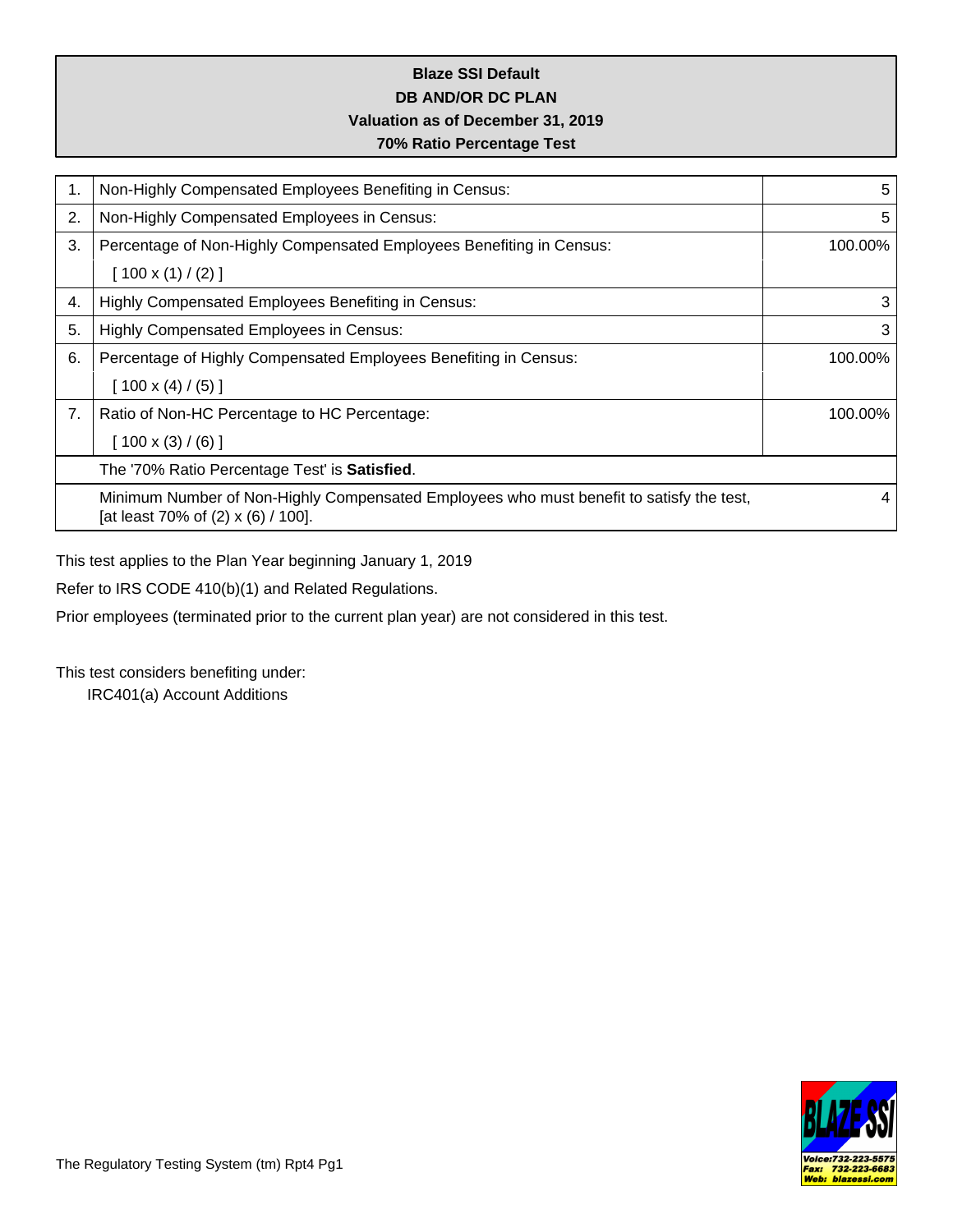### **Blaze SSI Default DB AND/OR DC PLAN**

## **Valuation as of December 31, 2019**

### **IRC410(b) Nondiscriminatory Classification Test**

| 1.   | Non-Highly Compensated, Benefiting Employee in Census:                                                                          | 5       |
|------|---------------------------------------------------------------------------------------------------------------------------------|---------|
| 2.   | Non-Highly Compensated Employees in Census:                                                                                     | 5       |
| 3.   | Non-Highly Compensated Employee Benefiting Percentage in Census:                                                                | 100.00% |
|      | $[100 \times (1) / (2)]$                                                                                                        |         |
| 4.   | Highly Compensated, Benefiting Employee in Census:                                                                              | 3       |
| 5.   | Highly Compensated Employees in Census:                                                                                         | 3       |
| 6.   | Highly Compensated Employees Benefiting Percentage in Census:                                                                   | 100.00% |
|      | $[100 \times (4) / (5)]$                                                                                                        |         |
| 7.   | Non-Excludable Employees in Census:                                                                                             | 8       |
| 7(a) | Non-Excludable NHC Employees in Census:                                                                                         | 5       |
| 7(b) | Non-Excludable HC Employees in Census:                                                                                          | 3       |
| 8.   | Non-Highly Compensated Employee Concentration Percentage:                                                                       | 62.50%  |
|      | $[100 \times (7(a)) / (7)]$                                                                                                     |         |
| 9.   | Safe Harbor Percentage:                                                                                                         | 48.50%  |
| 10.  | Unsafe Harbor Percentage:                                                                                                       | 38.50%  |
| 11.  | Ratio of Non-HC Percentage to HC Percentage:                                                                                    | 100.00% |
|      | $[100 \times (3) / (6)]$                                                                                                        |         |
|      | Minimum #Non-Highly Compensated Employees who must benefit to satisfy the test [at least<br>$(2) \times (6) \times (9) / 10000$ | 3       |
|      | Maximum #Non-Highly Compensated Employees who can benefit and the test fails [at least (2)<br>$x(6)$ x (10) / 10000]            | 1       |
|      | The Nondiscriminatory Classification Test is Satisfied.                                                                         |         |
|      | This test result must be considered along with the results of the Average Benefit% Test.                                        |         |

This test applies to the Plan Year beginning January 1, 2019

Refer to IRS CODE 410(b)(1) and Related Regulations.

Prior employees (terminated prior to the current plan year) are not considered in this test.

This test considers benefiting under:

IRC401(a) Account Additions

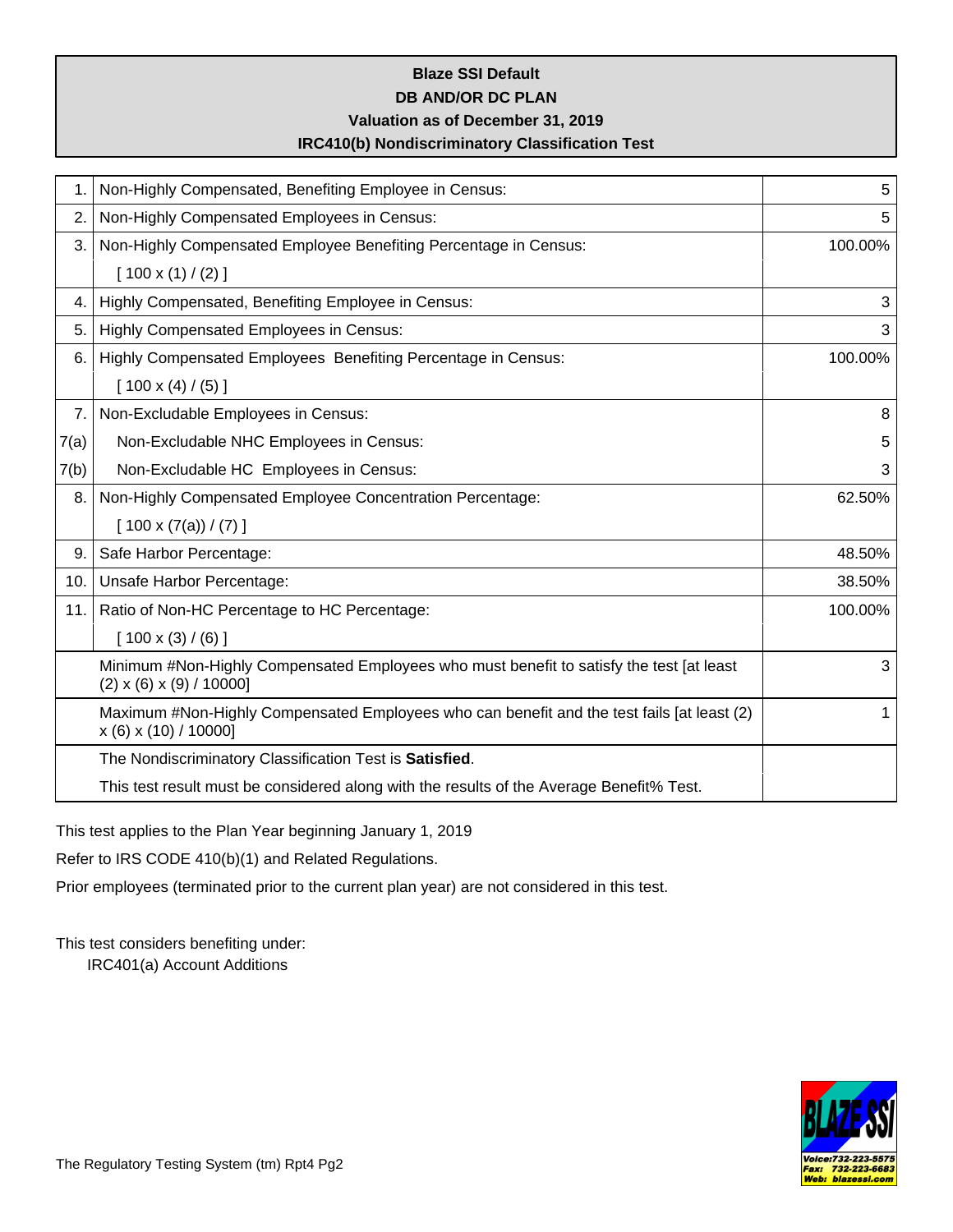|    | <b>Blaze SSI Default</b><br><b>DB AND/OR DC PLAN</b><br>Valuation as of December 31, 2019<br>IRC401(a)(4)/IRC410(b) 70% Average Benefit Percentage Test |         |
|----|---------------------------------------------------------------------------------------------------------------------------------------------------------|---------|
| 1. | Number of Included Non-HC Employees in Census                                                                                                           | 5       |
| 2. | Sum of Equivalent Benefit Accrual Rates                                                                                                                 | 40.38%  |
|    | [Includable Non-HC EEs]                                                                                                                                 |         |
| 3. | Non-HC Average Equivalent Benefit Accrual Rate                                                                                                          | 8.08%   |
|    | [(2) / (1)]                                                                                                                                             |         |
| 4. | Number of Includable HC Employees                                                                                                                       | 3       |
| 5. | Sum of Equivalent Benefit Accrual Rates                                                                                                                 | 14.99%  |
|    | [Includable HC EEs]                                                                                                                                     |         |
| 6. | HC Average Equivalent Benefit Accrual Rate                                                                                                              | 5.00%   |
|    | [(5) / (4)]                                                                                                                                             |         |
| 7. | Average Benefit Accrual Rate Ratio Percentage                                                                                                           | 161.60% |
|    | $[100 \times (3) / (6)]$                                                                                                                                |         |
| 8. | <b>Total Number of Includable Employees</b>                                                                                                             | 8       |
|    | The 70% Average Benefit Percentage Test is Satisfied.                                                                                                   |         |
|    | [Average Benefit Percentage is Equal To or Greater Than 70%]                                                                                            |         |

This test result must be considered along with the results of the Non-Discriminatory Classification Test.

Testing numerator includes IRC401(a), IRC401(k), and IRC401(m) values.

Testing compensation is Plan Compensation.

Testing is performed on a Benefits basis.

Accrual Rates testing basis: Current Service Method.

A DB/DC Aggregate Plan is being tested.

Rates are computed with imputed disparity.

This test includes active employees and employees who have terminated on or after the first day of the plan year.

#### Summary of Actuarial Assumptions:

| Pre-Retirement Effective Annual Interest Rate:                 | 8.5000% |
|----------------------------------------------------------------|---------|
| <b>Retirement Effective Annual Interest Rate:</b>              | 8.5000% |
| Mortality Table: 1984 Unisex Pension (UP-84)                   |         |
| <b>Cross Testing Assumptions:</b>                              |         |
| Pre-Retirement Effective Annual Interest Rate:                 | 8.5000% |
| Retirement Effective Annual Interest Rate:                     | 8.5000% |
| Mortality Table: 1984 Unisex Pension (UP-84)                   |         |
| Imputed Disparity Maximum Factor: 0.75%                        |         |
| Covered Compensation Table: I - Maximum: \$132900 - Year: 2019 |         |

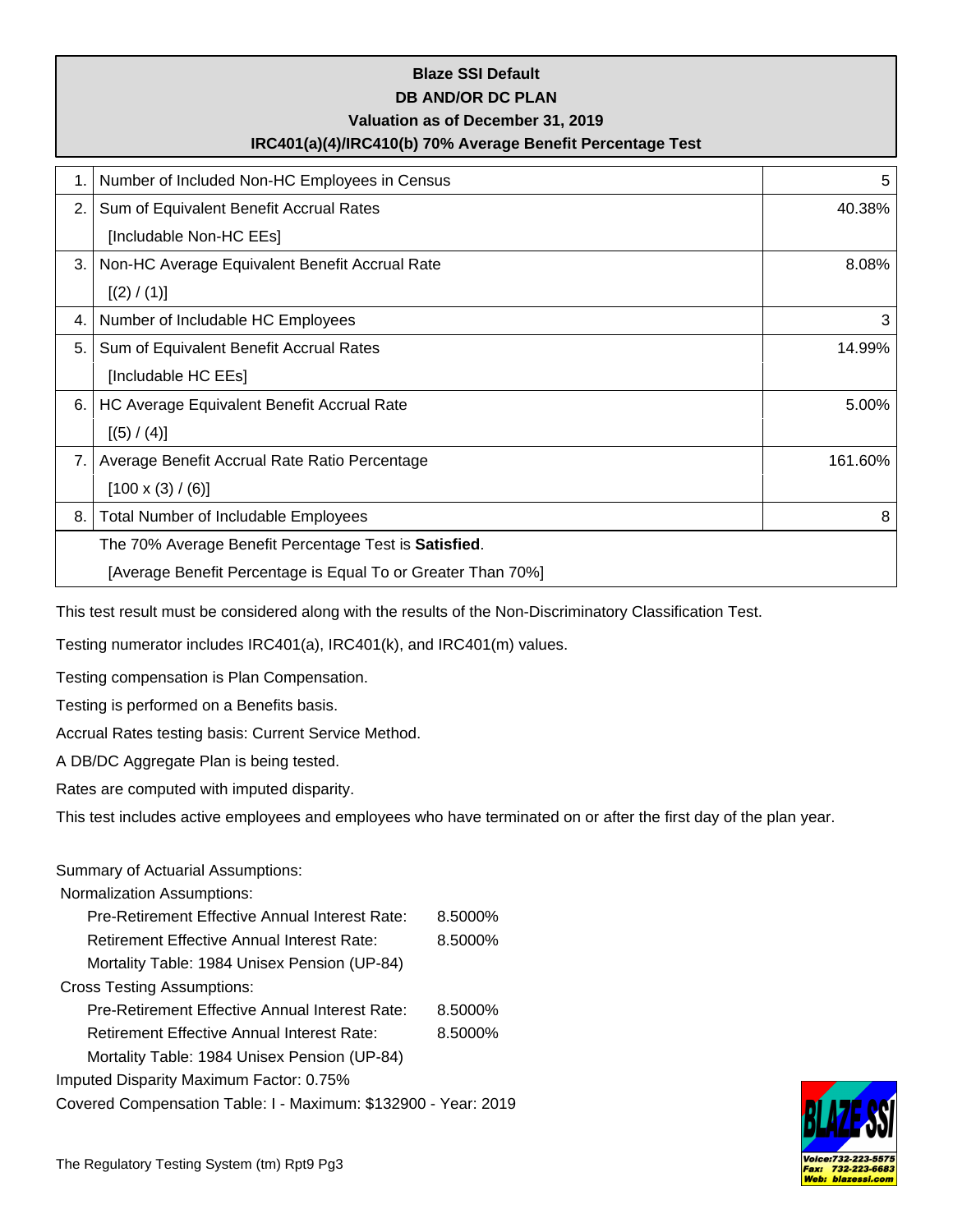# **Blaze SSI Default DB AND/OR DC PLAN Valuation as of December 31, 2019 IRC401(a)(4)/IRC410(b) 70% Average Benefit Percentage Test**

Plan Year being tested: January 1, 2019 through December 31, 2019

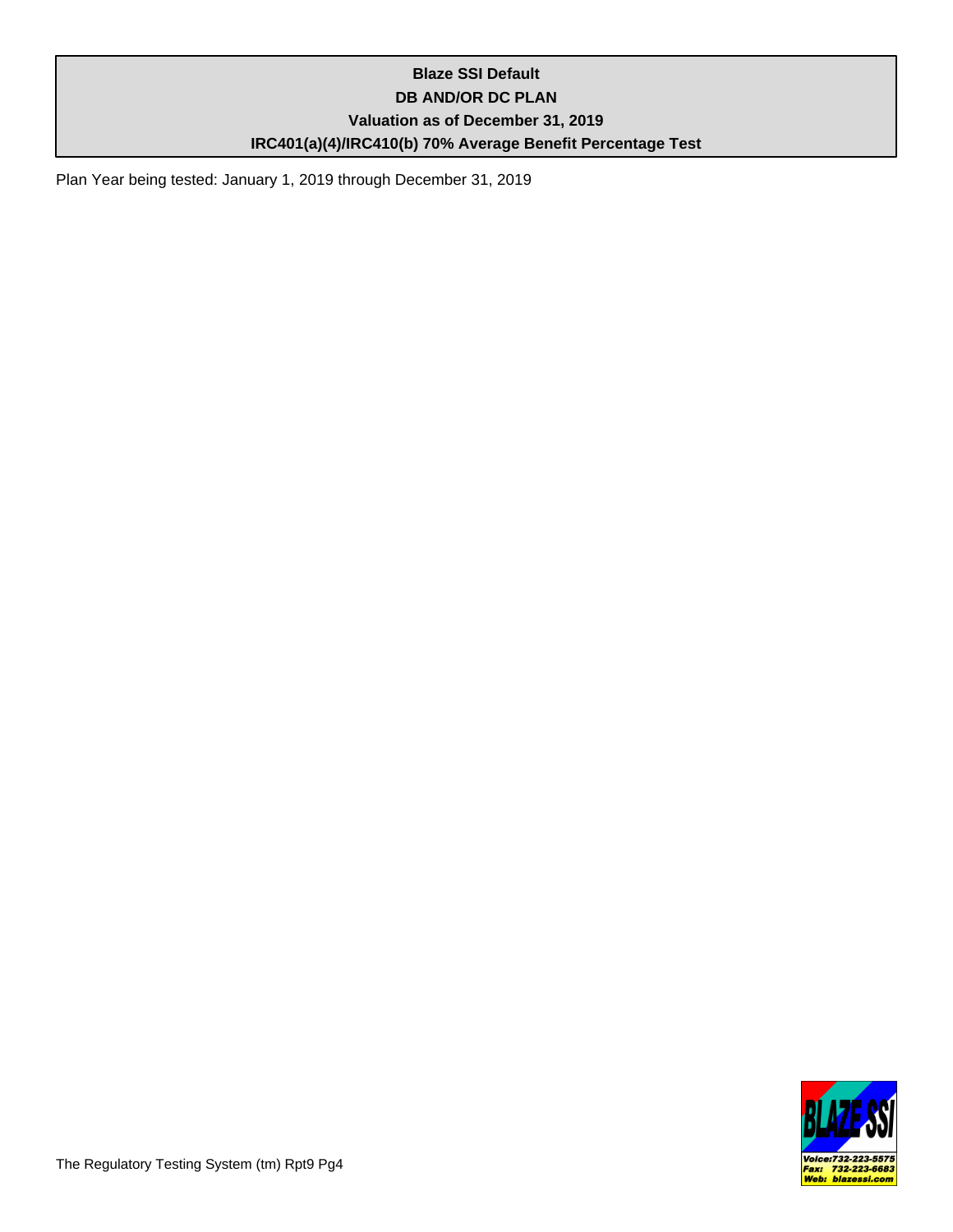## **Blaze SSI Default**

### **DB AND/OR DC PLAN**

#### **Valuation as of December 31, 2019**

### **IRC401(a)(4) Employee Details - Defined Contribution Allocation (or Equiv. Alloc.) Rate**

#### **70% Average Benefit Percentage Test**

| Employee            | Ages |    |  |                   |         | <b>DC Plan</b>    |             |        | Test    |                  | <b>Accrual Rate%</b> | H      |        |             |  |
|---------------------|------|----|--|-------------------|---------|-------------------|-------------|--------|---------|------------------|----------------------|--------|--------|-------------|--|
| <b>Name</b>         |      |    |  | VA NRA TA SocSec# | Service | <b>Allocation</b> | (1+I)*TA-VA | LS @TA |         | PV\$1TA MoBen@TA | <b>DB Value</b>      | Comp   | Accri% | ImpDisp   C |  |
| ONE, HIGH           | 56   | 65 |  | 65 000-00-0001    | 1.00    | 41050.00          | 2.08385571  | 85542  | 95.3829 | 896.83           | 219.58               | 280000 | 4.78   | $5.03$ H    |  |
| TWO. HIGH           | 61   | 65 |  | 65 000-00-0002    | 1.00    | 40790.00          | 1.38585870  | 56529  | 95.3829 | 592.66           | 219.58               | 155000 | 6.29   | $6.71$ H    |  |
| THREE. HIGH         | 84   | 84 |  | 84 000-00-0003    | 1.00    | 23650.00          | 1.00000000  | 23650  | 50.0980 | 472.07           | 168.43               | 245000 | 3.14   | $3.25$ H    |  |
| ONE, NONHIGH        | 68   | 68 |  | 68 000-00-0101    | 1.00    | 3060.00           | 1.00000000  | 3060   | 88.6669 | 34.51            | 113.27               | 29000  | 6.12   | 6.82        |  |
| <b>TWO. NONHIGH</b> | 62   | 65 |  | 65 000-00-0102    | 1.00    | 1650.00           | 1.27728912  | 2108   | 95.3829 | 22.10            | 109.79               | 19000  | 8.33   | 8.98        |  |
| THREE, NONHIGH      | 681  | 68 |  | 68 000-00-0103    | 1.00    | 9320.00           | 1.00000000  | 9320   | 88.6669 | 105.11           | 113.27               | 38000  | 6.90   | 7.60        |  |
| FOUR, NONHIGH       | 71   | 71 |  | 000-00-0104       | 1.00    | 1910.00           | 1.00000000  | 1910   | 81.6530 | 23.39            | 117.99               | 17000  | 9.98   | 10.68       |  |
| FIVE, NONHIGH       | 62   | 65 |  | 65 000-00-0105    | 1.00    | 2700.00           | 1.27728912  | 3449   | 95.3829 | 36.16            | 109.79               | 31000  | 5.65   | 6.30        |  |
| Total               |      |    |  |                   |         | 124130.00         |             |        |         |                  |                      |        |        |             |  |

AGES: VA=Valuation Age; NRA=Normal Retirement Age; TA=Testing Age

H Indicates Highly Compensated Employees

Testing numerator includes IRC401(a), IRC401(k), and IRC401(m) values.

Testing compensation is Plan Compensation.

Testing is performed on a Benefits basis.

Accrual Rates testing basis: Current Service Method.

A DB/DC Aggregate Plan is being tested.

Rates are computed with imputed disparity.

This test includes active employees and employees who have terminated on or after the first day of the plan year.

Summary of Actuarial Assumptions:

| Pre-Retirement Effective Annual Interest Rate:    | 8.5000% |
|---------------------------------------------------|---------|
| <b>Retirement Effective Annual Interest Rate:</b> | 8.5000% |

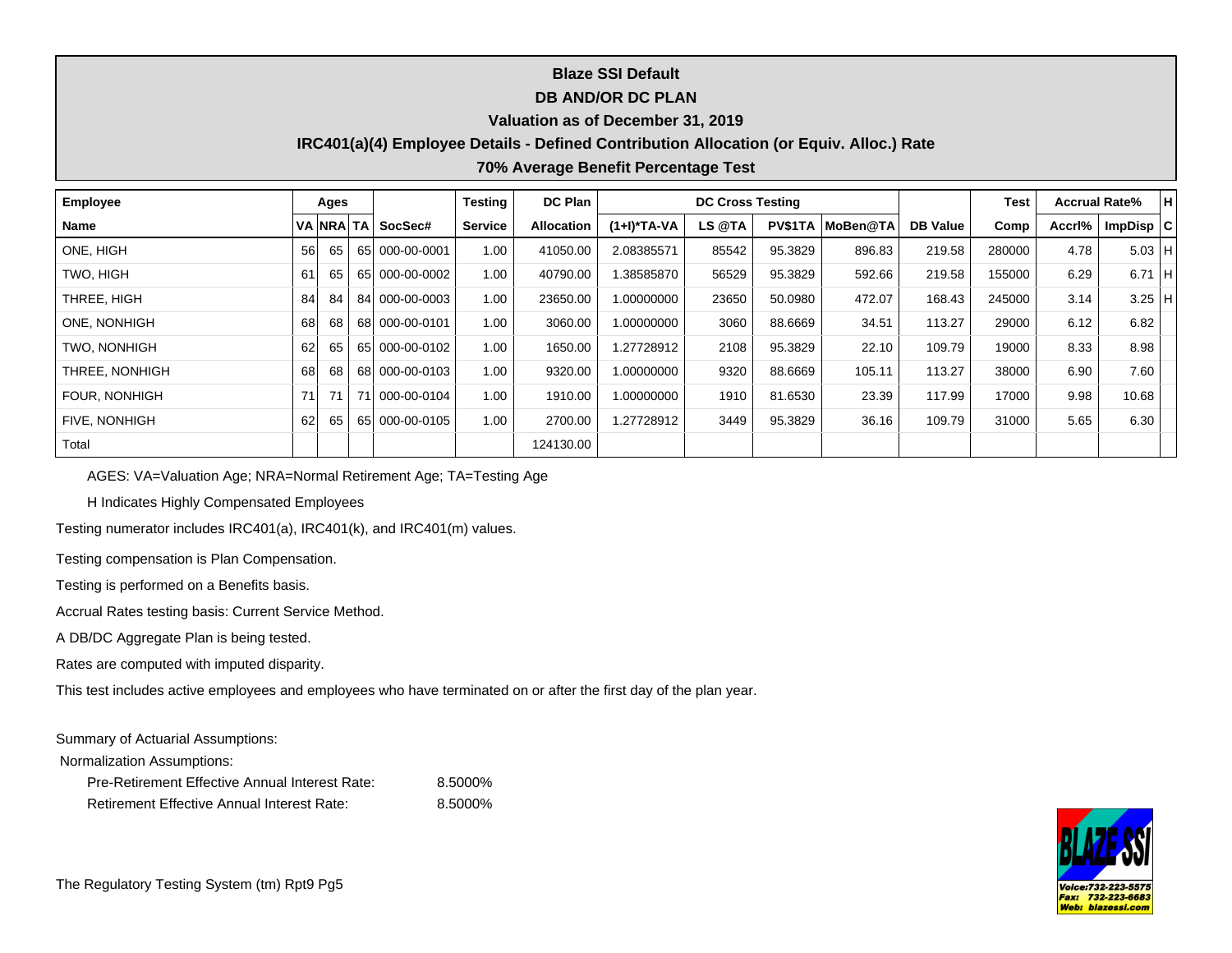# **Blaze SSI Default DB AND/OR DC PLAN Valuation as of December 31, 2019 IRC401(a)(4) Employee Details - Defined Contribution Allocation (or Equiv. Alloc.) Rate 70% Average Benefit Percentage Test**

Mortality Table: 1984 Unisex Pension (UP-84) Cross Testing Assumptions: Pre-Retirement Effective Annual Interest Rate: 8.5000% Retirement Effective Annual Interest Rate: 8.5000% Mortality Table: 1984 Unisex Pension (UP-84) Imputed Disparity Maximum Factor: 0.75% Covered Compensation Table: I - Maximum: \$132900 - Year: 2019 Plan Year being tested: January 1, 2019 through December 31, 2019

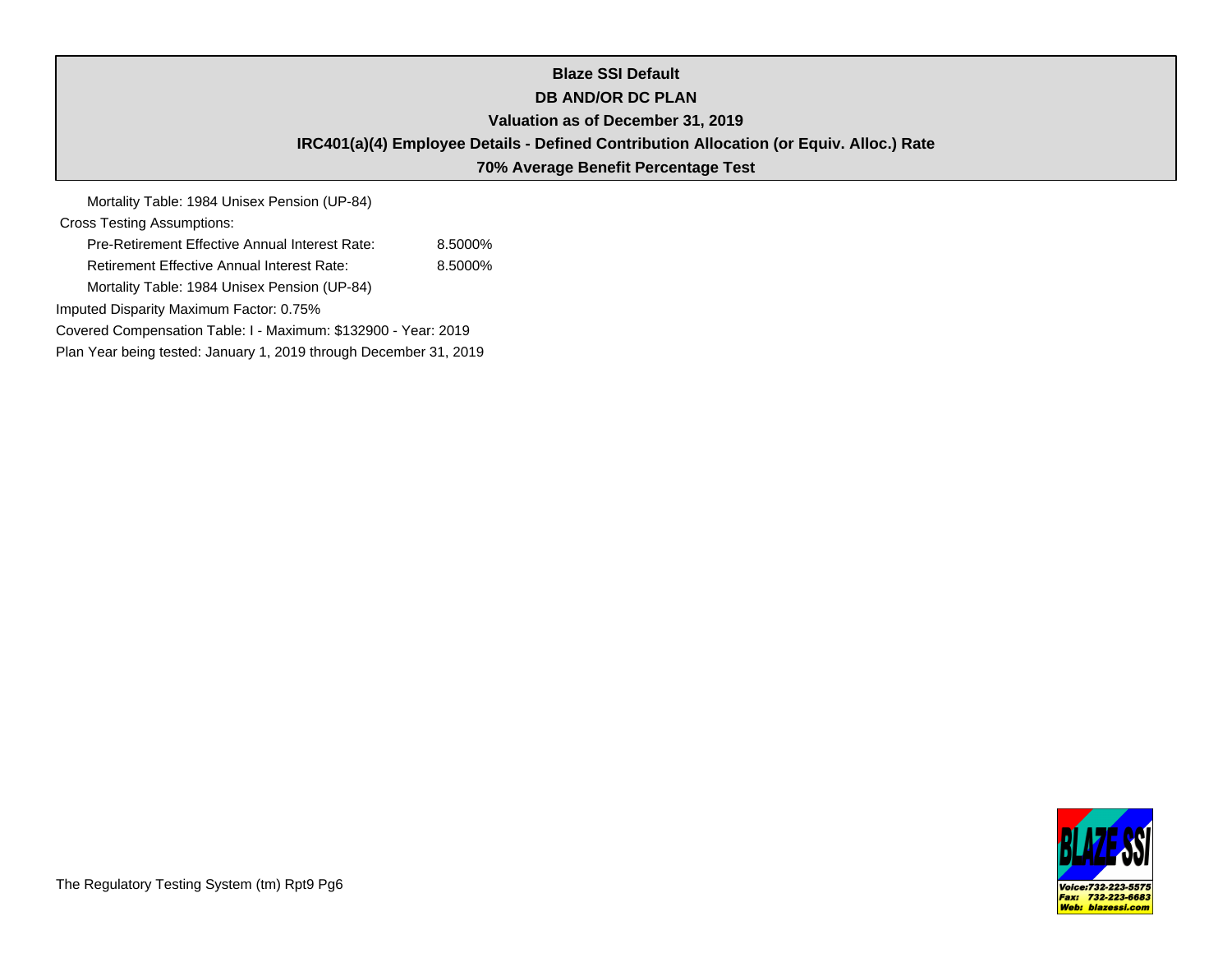# **Blaze SSI Default DB AND/OR DC PLAN Valuation as of December 31, 2019 Combined Plans Primarily Defined Benefit in Character**

| <b>Non-Highly Compensated</b> | <b>Include</b> |      | <b>Accrual Rates</b> | <b>DB Rate Exceeds</b> |  |  |
|-------------------------------|----------------|------|----------------------|------------------------|--|--|
| <b>Employee Name</b>          | In Test        | DB.  | DC.                  | <b>DC Rate</b>         |  |  |
| <b>ONE, NONHIGH</b>           | Yes            | 4.69 | 0.69                 | Yes                    |  |  |
| TWO, NONHIGH                  | Yes            | 6.93 | 0.70                 | Yes                    |  |  |
| THREE, NONHIGH                | Yes            | 3.58 | 1.45                 | Yes                    |  |  |
| FOUR, NONHIGH                 | Yes            | 8.33 | 0.83                 | Yes                    |  |  |
| FIVE, NONHIGH                 | Yes            | 4.25 | 0.70                 | Yes                    |  |  |

Total Number of Included Non-Highly Compensation Employees: 5

Number Receiving More Benefits From DB Plan: 5

Percentage of NHCE Receiving More Benefits from DB Plan: 100 %.

**The Plan is Primarily DB in Character ( 100 % is more than 50%).** Minimum Aggregate Allocation Gateway Test is not illustrated.

Summary of Actuarial Assumptions:

DB Benefits have been Normalized

| Pre-Retirement Effective Annual Interest Rate:                    | 8.5000% |  |  |  |  |  |
|-------------------------------------------------------------------|---------|--|--|--|--|--|
| <b>Retirement Effective Annual Interest Rate:</b>                 | 8.5000% |  |  |  |  |  |
| Mortality Table: 1984 Unisex Pension (UP-84)                      |         |  |  |  |  |  |
| <b>Cross Testing Assumptions:</b>                                 |         |  |  |  |  |  |
| Pre-Retirement Effective Annual Interest Rate:                    | 8.5000% |  |  |  |  |  |
| <b>Retirement Effective Annual Interest Rate:</b>                 | 8.5000% |  |  |  |  |  |
| Mortality Table: 1984 Unisex Pension (UP-84)                      |         |  |  |  |  |  |
| Plan Year being tested: January 1, 2019 through December 31, 2019 |         |  |  |  |  |  |